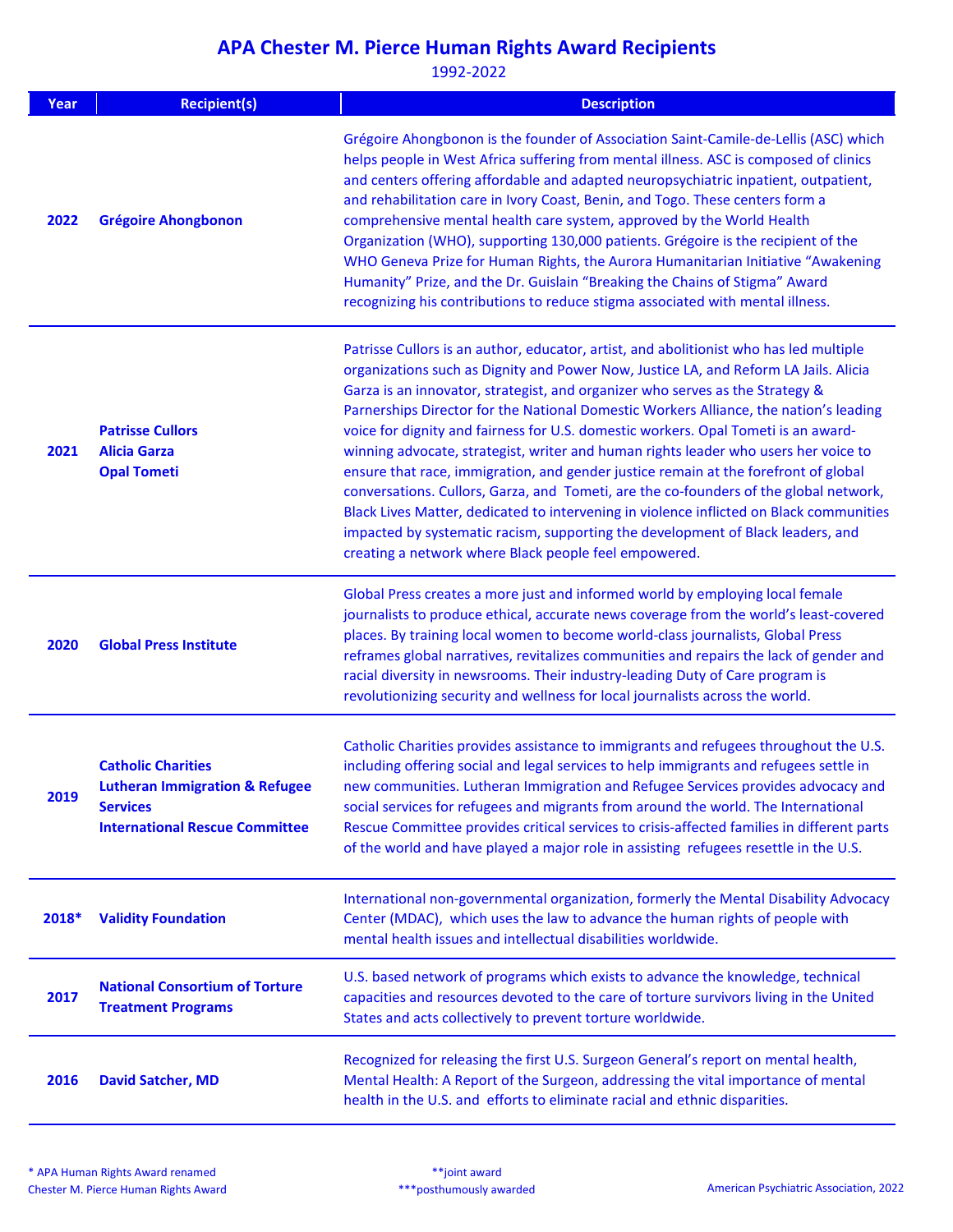| Year | <b>Recipient(s)</b>                                                                      | <b>Description</b>                                                                                                                                                                                                                                                                                                                                                                                                                                                                                              |
|------|------------------------------------------------------------------------------------------|-----------------------------------------------------------------------------------------------------------------------------------------------------------------------------------------------------------------------------------------------------------------------------------------------------------------------------------------------------------------------------------------------------------------------------------------------------------------------------------------------------------------|
| 2015 | <b>Chester M. Pierce, MD</b>                                                             | Recognized for his vision for an international psychiatry effort at the Massachusetts<br>General Hospital as a senior psychiatrist and as the founding president of the Black<br>Psychiatrists of America Association and the National Chairperson of the Child<br>Development Associate Consortium.                                                                                                                                                                                                            |
| 2014 | Jeffrey Geller, MD, MPH                                                                  | Recognized for a career focusing on the delivery of psychiatric care and treatment to<br>those with the greatest needs and the fewest resources by serving as a consultant to<br>state governments, the U.S. Department of Justice, and the Federal Bureau of<br>Investigation.                                                                                                                                                                                                                                 |
| 2012 | <b>Bryan A. Stevenson</b>                                                                | Recognized as the Executive Director of the Equal Justice Initiaitive (EJI) has won major<br>legal challenges eliminating excessive and unfair sentencing, exonerating innocent<br>death row prisoners, confronting abuse of the incarcerated and the mentally ill and<br>aiding children prosecuted as adults.                                                                                                                                                                                                 |
| 2009 | <b>Robert Okin, MD</b><br><b>Mental Disability Rights</b><br><b>International (MDRI)</b> | Dr. Okin is recognized for fighting for human rights of mentally ill people as the<br>primary psychiatric consultant with Mental Disability Rights International examining<br>international mental health systems. MDRI is recognized for promoting the human<br>rights and full participation in society of people with mental disabilities worldwide<br>through the documentation of human rights abuses and promotion of international<br>awareness and oversight of the rights of people with disabilities. |
| 2008 | <b>Alfred Freedman, MD</b>                                                               | Recognized for championing human rights through the APA Board of Trustes to declare<br>that homosexuality is not a mental illness and for leading an APA delegation to the<br>Soviet Union to confront Soviet psychiatry with their abuse of psychiatry by placing<br>political dissidents in psychiatric hospitals.                                                                                                                                                                                            |
| 2007 | <b>Steven Sharfstein, MD</b>                                                             | Recognized for service as the President and CEO of the Sheppard Pratt Health System,<br>work with the National Institute of Mental Health, and his research and writing on the<br>economics of pratice and public mental health policy.                                                                                                                                                                                                                                                                         |
| 2006 | <b>President Jimmy and Rosalynn</b><br>Carter**<br><b>The Carter Center</b>              | President Jimmy and Rosalynn Carter are jointly recognized for significant foreign<br>policy accomplishments during administration as President of the United States of<br>America and working with wife Rosalyn Carter to advocate for mental health, human<br>rights and conflict resolution and founding The Carter Center. The Carter Center is<br>recognized for efforts to resolve conflict, promote democracy, protect human rights,<br>and prevent disases and other afflications.                      |
| 2005 | Dr. David Lozovsky***<br>Drs. Leon and Carola Eisenberg**                                | Dr. Lozovsky is recognized for work in reforming Russian psychiatry to destigmatize the<br>profession, raise its scientific standards, and integrate into mainstream medical care.<br>Drs. Leon and Carola Eisenberg are recognized for their work at the Division of Mental<br>Health at the World Health Organization and the organization Physicians for Human<br><b>Rights</b>                                                                                                                              |
| 2004 | <b>Walter Reich, MD</b>                                                                  | Recognized for work on the protection of human rights around the world, lecturing<br>and wrting on the Holocaust and genocide, terrrorism, human rights, national<br>memory, the Israeli-Palestinian conflict; psychiatry, medical ethics and national and<br>international affairs.                                                                                                                                                                                                                            |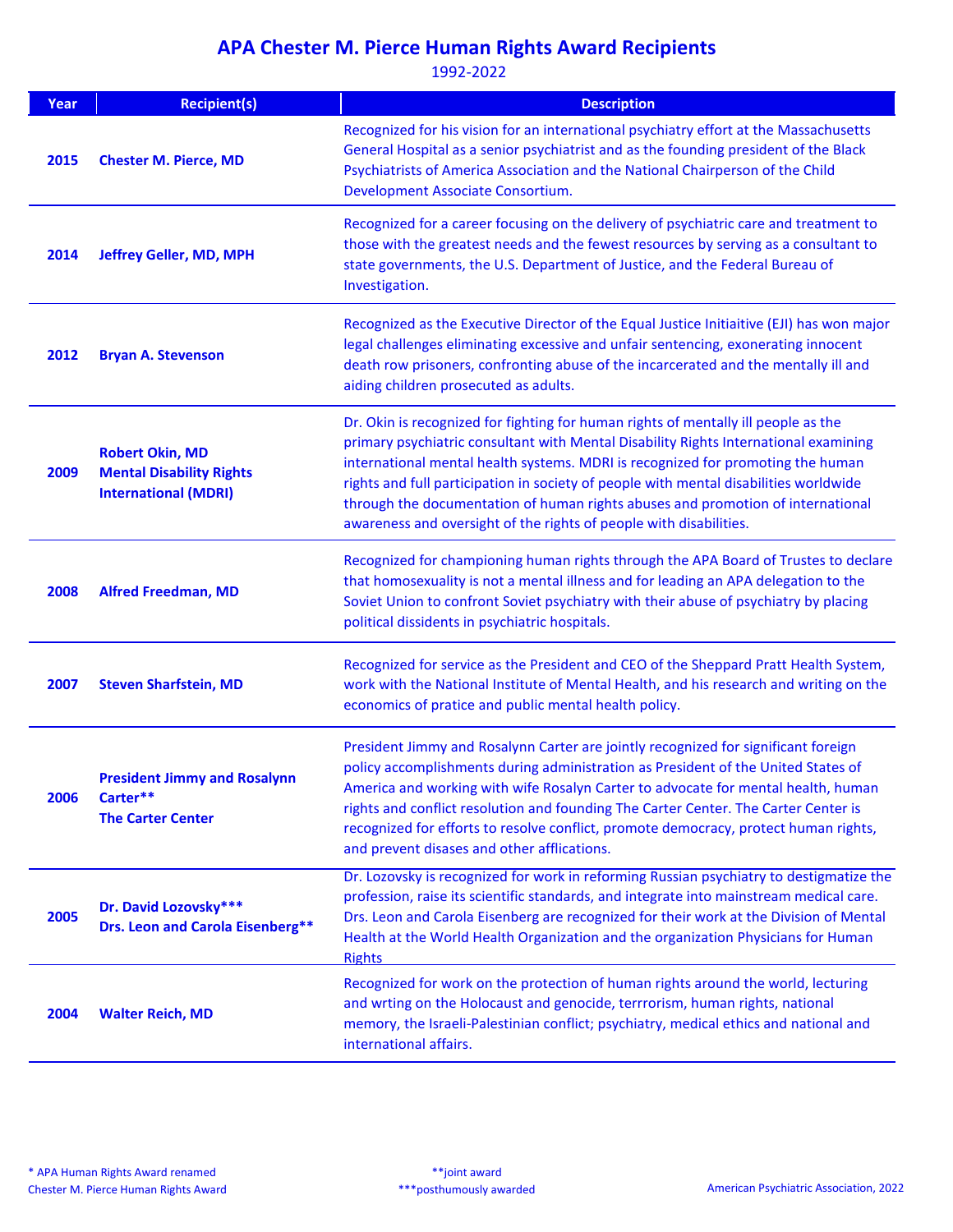| Year | <b>Recipient(s)</b>                                                                                                               | <b>Description</b>                                                                                                                                                                                                                                                                                                                                                                                                                                                                                                                                                                    |
|------|-----------------------------------------------------------------------------------------------------------------------------------|---------------------------------------------------------------------------------------------------------------------------------------------------------------------------------------------------------------------------------------------------------------------------------------------------------------------------------------------------------------------------------------------------------------------------------------------------------------------------------------------------------------------------------------------------------------------------------------|
| 2003 | <b>Senator Paul Wellstone ***</b><br><b>Senator Pete Domenici</b>                                                                 | Senator Wellstone is recognized for passionately and effectively advocating for the<br>mentally ill and working with Senator Pete Domenici for efforts on the 1996 Mental<br>Health Parity Act, calling upon insurance companies to treat mental illness the same as<br>other medical illnesses. Senator Domenici is recognized for efforts working with<br>Sentaor Paul Wellstone on the 1996 Mental Health Parity Act, calling upon insurance<br>companies to treat mental illness the same as other medical illnesses.                                                             |
| 2002 | <b>Dr. Gro Bruntland</b><br><b>National Association for</b><br><b>Multicultural Mental Health</b><br>(NAMMH)                      | Dr. Bruntland is recognized for raising and helping to resolve the issues of stigma,<br>discrimination, and lack of acess to mental health treatment world wide through work<br>as the Director-General of the World Health Organization. NAMMH is recognized for<br>meeting the cirtical need for practical, effective, and culturally appropriate mental<br>health training with service providers working with refugees.                                                                                                                                                           |
| 2001 | <b>Dr. Semyon Gluzman</b>                                                                                                         | Recognized for dedicated efforts to investigating and publicizing human rights<br>violations.                                                                                                                                                                                                                                                                                                                                                                                                                                                                                         |
| 2000 | <b>Abraham Halpern, MD</b><br><b>Prof. Lars Jacobsson</b>                                                                         | Recognized for his work on the Medical Committee for Human Rights, the New York<br>League to Abolish Capital Punishment, the APA's Committee on International Abuse of<br>Psychiatry and Psychiatrists, working for the release of non-mentally ill dissidents held<br>in maximum security forensic hospitals in the Soviet Union, and his tireless opposition<br>against the death penalty and the insanity defense while fighting for the rights of the<br>mentally ill. Prof. Jacobsson is Professor Emeritus at Department of Clinical Sciences,<br>Umea Unviersity.              |
| 1999 | <b>Eugene Brody, MD</b>                                                                                                           | Recognized for early advocacy for the rights of mentally ill persons by pioneering<br>psychotherapy with people classified as schizophrenic and in his active role in<br>desegregating the Maryland public mental hospitals while serving as an advocate for<br>the rights of refugees and other mimorities and for women's reproductive rights.                                                                                                                                                                                                                                      |
| 1998 | <b>Jack Weinberg, MD***</b>                                                                                                       | Recognized for major international contributions especially in the areas of human<br>rights and understanding, strongly speaking out against the use of psychiatry for<br>political purposes in the former USSR, working towards increased equality in the<br>treatment of mental patients in apartheid-era South Africa, and fostering<br>communication between Israelis and Egyptians following the peace treaty between<br>these two countries.                                                                                                                                    |
| 1997 | <b>Justice Richard Goldstone</b>                                                                                                  | Recognized for service as the Prosecutor of the International Criminal Tribunal for the<br>former Yugoslavia (1991-1994) and Rwanda (1994-1996) and the recipient of national<br>and international awards, related to law and human rights.                                                                                                                                                                                                                                                                                                                                           |
| 1996 | <b>Inge Kemp Genefke, MD</b><br><b>Lawrence Hartmann, MD</b><br><b>Rehabilitation Center for Torture</b><br><b>Victims (RCTV)</b> | Dr. Genefke is a Danish physician and pioneer in the world in the fight against torture.<br>Dr. Hartmann is ecognized for serving as a strong advocate for human rights within the<br>APA and around the world and being an ongoing conscience of American psychiatry<br>counted on to ensure that the APA doesn't lose sight of the human rights implications<br>of its actions nationally and internationally. RCTV is anIndependent, international<br>health organization supporting the rehabilitation of torture victims and working for<br>the prevention of torture worldwide. |
| 1995 | <b>Physicians for Human Rights</b>                                                                                                | Recognized for exposing human rights violations through documentary and physical<br>evidence and holding governments accountable for therir actions.                                                                                                                                                                                                                                                                                                                                                                                                                                  |